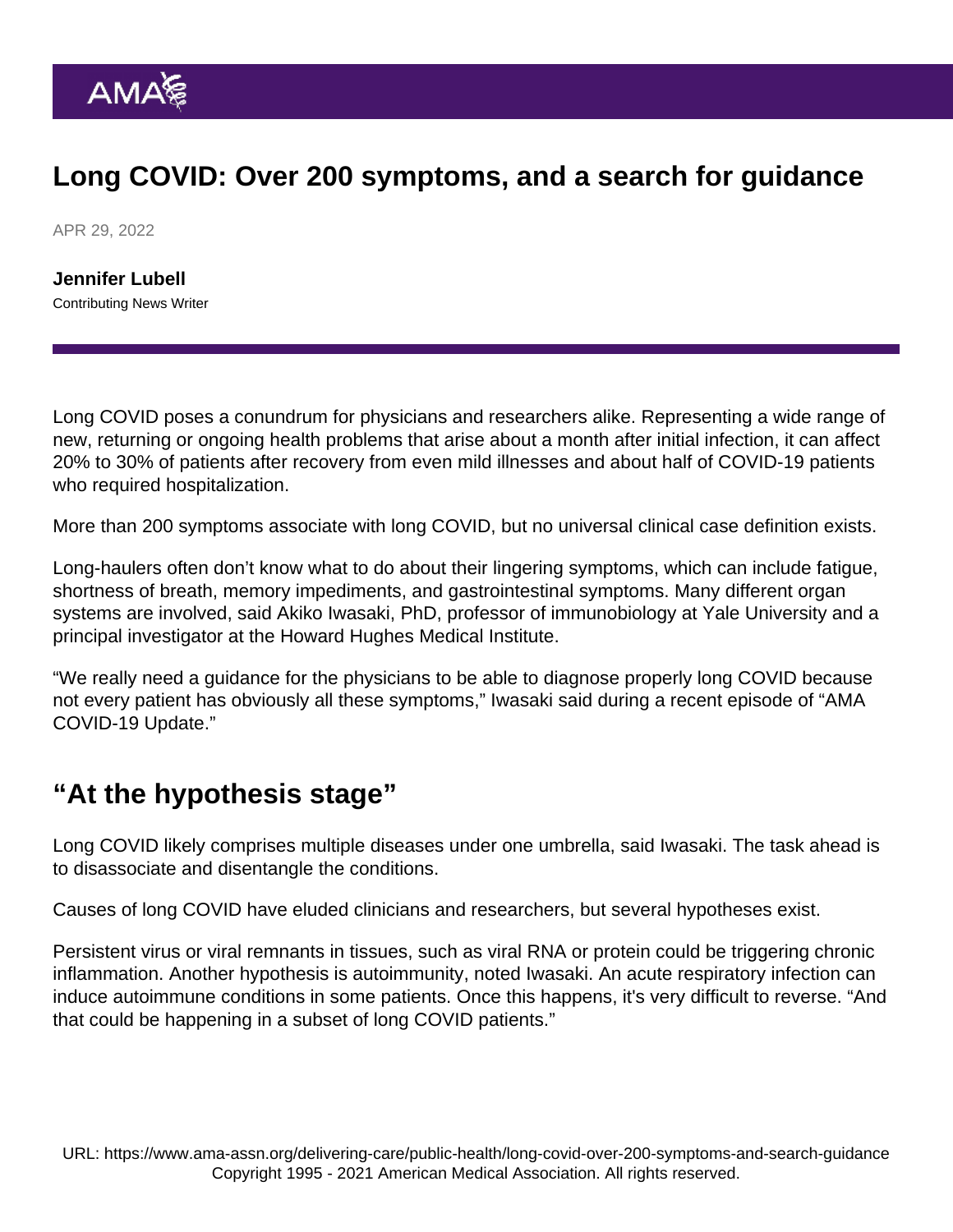Dysregulated gut microbiome, dysbiosis and latent reactivation of viruses such as Epstein-Barr are other possibilities. "Currently we are at the hypothesis stage," she said.

Find out what [doctors wish patients knew about long COVID](https://www.ama-assn.org/delivering-care/public-health/what-doctors-wish-patients-knew-about-long-covid).

## Two types of long COVID

Research to date suggests that long COVID might fall into "two bins," said Iwasaki.

There's the patient who had a severe case of COVID, was hospitalized and then discharged. Long COVID has been appearing in about half of these patients.

Long COVID has also been seen in patients with mild or asymptomatic infections who develop symptoms over time, within three months of infection. Prevalence in this group tends to be between 5% to 30%. "They vary because we don't have a universal definition of long COVID," said Iwasaki.

British researchers have also found definitive physical changes in long COVID patients. Compared with uninfected matched controls, they have a greater reduction in gray matter thickness and global brain size, and bigger changes in markers of tissue damage in regions connected to the primary olfactory cortex.

It's unclear what's causing these kinds of brain mass reduction, "but I believe inflammation is involved," said Iwasaki.

Not enough data is available right now to advise physicians on treatment. "What we really need to do is to understand these different endotypes that underlie the disease called long COVID," suggested Iwasaki.

Read about answers to [common questions patients have about long COVID.](https://www.ama-assn.org/delivering-care/public-health/covid-long-haulers-questions-patients-have-about-symptoms)

## A plan for long COVID

Iwasaki joined other public health experts to issue a [road map about strategies for living with COVID-](https://www.covidroadmap.org/)[19](https://www.covidroadmap.org/). Long COVID was one of 12 key focus areas.

The road map calls for the establishment of a task force to coordinate interagency activities. "We also need to create scientific and regulatory responses for characterizing and then counting really long COVID and also understanding the basic disease pathogenesis so we can start doing planning for